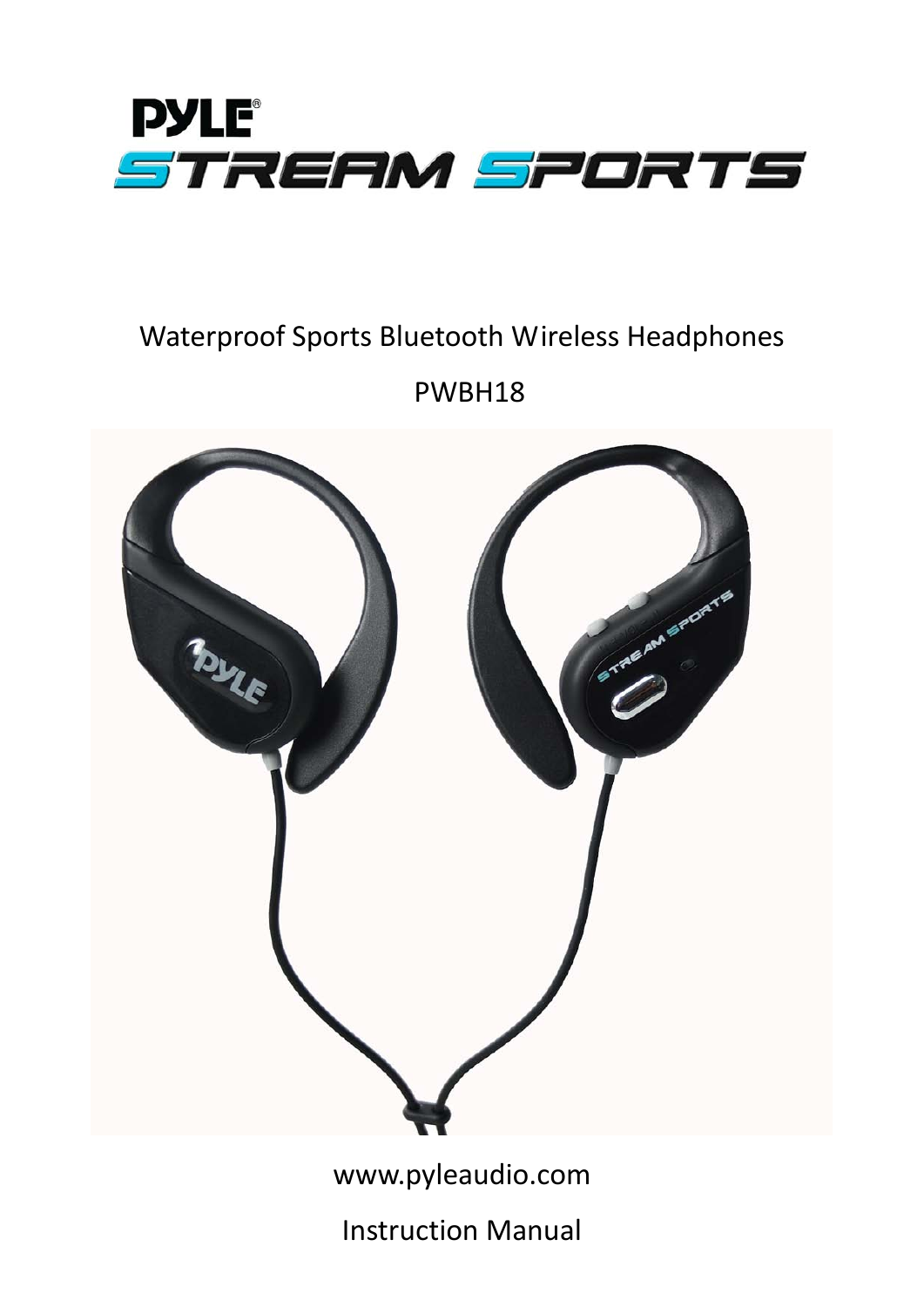Pyle gives you sport performance with our PWBH18 Bluetooth headphones. Completely waterproof to allow you to get as wet as your favorite water sport demands and still enjoy perfect audio. Comfortable wrap around design stays on your head even during the most demanding exercise routine. Awesome crystal clear high-fidelity wireless music with extended bass response streaming from your iPhone, Android, Smartphone, iPad, Tablet or PC. Take your workout to the next level and never miss an important phone call, because this unit is also a hands free speaker phone. Pyle performance in a sporty attractive, durable design made to outwork and outplay the competition.

#### Waterproof performance:

The waterproof level of this product complies with IP46 standards, is designed to ensure normal operation in water at a specified conditions. It cannot be immersed in water. Design is for powerful water jets only.

#### Product Description:



#### **Before using this unit:**



Please ensure that the watertight cap of the micro USB plug is completed closed before using

this unit. Trouble attributed to water seeping into the unit from to loosely closed watertight cap are not covered by the warranty.

Water droplets that enter the headphone or microphone holes do not cause troubles. However, the product performance may temporarily decrease until the water droplets are dried. Problems may include unclear sound and difficulties in transmitting your voice clearly. If such circumstances exist, please remove water droplets and dry the product.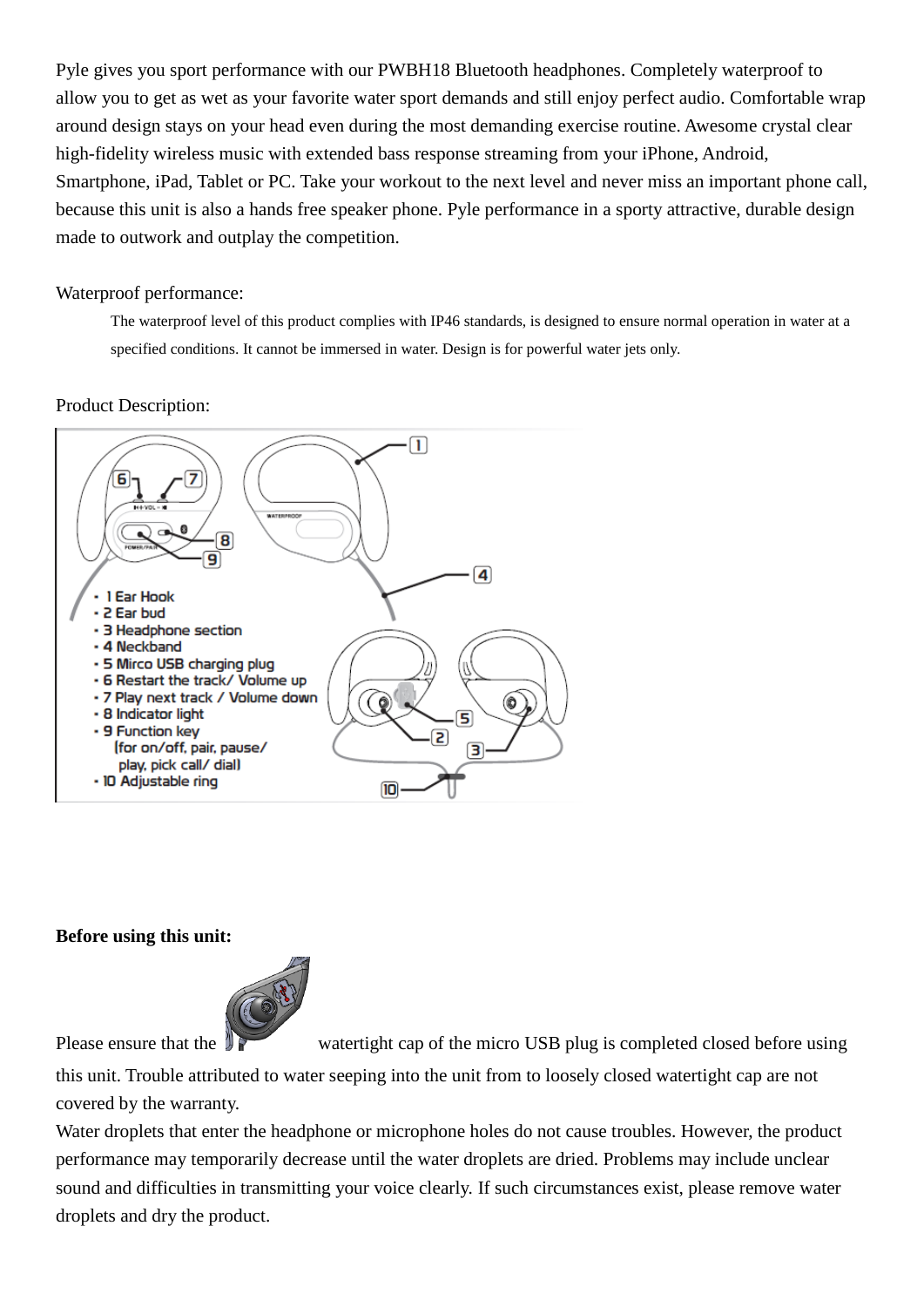# **Product Specifications:**

| <b>Bluetooth version</b>                                                                                                                                                             | Bluetooth V4.0 +EDR A2DP and AVRCP                                                                       |
|--------------------------------------------------------------------------------------------------------------------------------------------------------------------------------------|----------------------------------------------------------------------------------------------------------|
| Operating range (maximum)                                                                                                                                                            | 32 feet (The transmission distance<br>changed depending on the environment<br>where the product is used. |
| Headset Impedance / Output:                                                                                                                                                          | $30\Omega$ 0.02mm, dia. 10mm x 2                                                                         |
| Power supply                                                                                                                                                                         | <b>Built in Li-Polymer</b>                                                                               |
| <b>Battery Capacity</b>                                                                                                                                                              | 3.7V / 80mAh                                                                                             |
| Current consumption:                                                                                                                                                                 | $<$ 10uA                                                                                                 |
| Continuous standby time: #                                                                                                                                                           | 180 Hours                                                                                                |
| Continuous transmission time: #                                                                                                                                                      | 8 hours                                                                                                  |
| Continuous talk/Listening time: #                                                                                                                                                    | 5 hours                                                                                                  |
| #The actual continuous standby/transmission times may become shorter than those in the specifications<br>depending on the environment or conditions for keeping/using the unit, etc. |                                                                                                          |
| #Batteries are consumables. The battery service time gradually decreases after the charging and discharging                                                                          |                                                                                                          |
| cycles, even if the batteries are used properly.                                                                                                                                     |                                                                                                          |
| #The battery performance deteriorates quickly if the unit is kept under high temperature conditions. Please keep                                                                     |                                                                                                          |
| the unit in a cool, well-ventilated location, away from direct sunlight.                                                                                                             |                                                                                                          |
| <b>Operating Temperature:</b>                                                                                                                                                        | 10 °F to 104 °C                                                                                          |
| Operating humidity range:                                                                                                                                                            | 20-80% (no condensation)                                                                                 |
| Product size:                                                                                                                                                                        | 1.7"(W) x 2.5" (H) x 0.35"(D) inch                                                                       |
| Weight:                                                                                                                                                                              | 0.81 oz.                                                                                                 |
| Waterproof performance:                                                                                                                                                              | <b>IP46</b>                                                                                              |
| Number of devices that can be<br>registered                                                                                                                                          | 8                                                                                                        |

## **How to place the headset on your ears:**



- 1. The headset has been marked for the right and left side. Ensure you have the correct side.
- 2. Hang the neck band over the back of your ears.
- 3. Place the headset section horizontally and gently twist the headset into your ear unit you feel comfortable and snug fit into your ear.
- 4. And then turn up and place the hook behind your ear
- 5. Do the same step on the other ear.
- 6. If you feel uncomfortable or it doesn't fit snug, you might try to change another size of earbuds.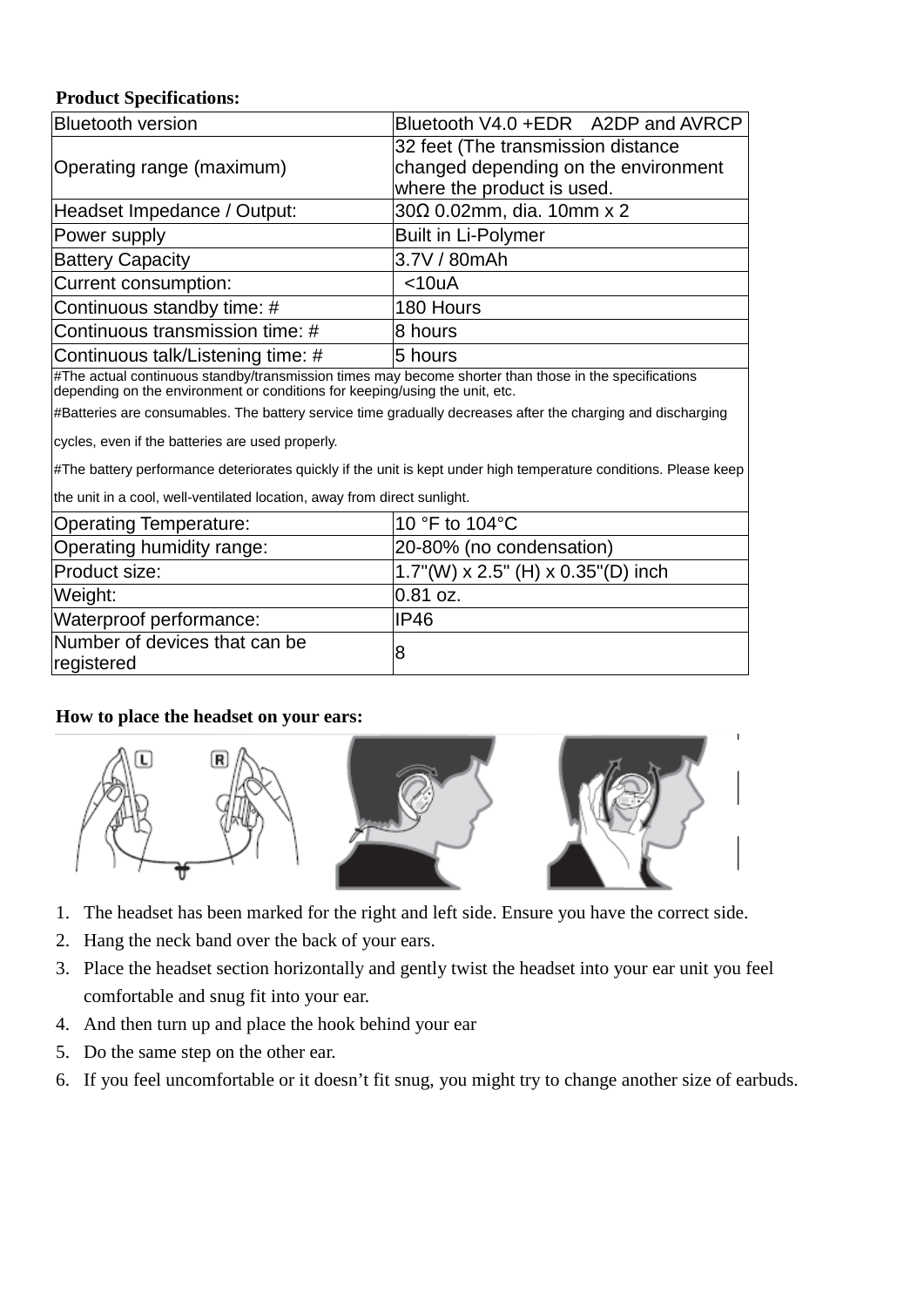## **How to install the earbuds:**



To Enjoy better sound quality, or to fit your ears, change the size of earbuds or adjust the earbud position to fit comfortably and snugly in your left and right ears separately.

When you change the earbuds, turn them to install firmly on your headphone to prevent the earbud from detaching and remaining in your ear.

To prevent headset from falling off your ears.



adjust the ring on the neckband before placing headset on your ears.

## **Charging the battery:**

- Charging the headset by USB charging cable ( included in the package)
- The LED lamp is lit red while the battery is charged.
- The LED lamp is lit blue when the battery is fully charged.
- It takes around 25 minutes to fully charge the battery
- 1. Connect the USB charging cable to the unit
- 2. Connect the USB charging cable to your PC

\* when the battery power is nearly used up, a beeping alarm will sound, with the LED lamp blinking red. After a while, product will turn off

\* It is not possible to use the product during charging.

## **Pairing the product with your device at first time use:**

- 1. Hold "Function key" for around 7 seconds, a signal will sound 'Do re mi fa so" keep pressing until red & blue light are flashing, means it is ready to be paired.
- 2. At this first time to pair, use your device to search the product model "PWBH18".
- 3. When your device searches the product model, press to connect, your device will show if it is successfully connected or not.
- 4. If it is successfully connected, you can play music through the product.

Noted: Terminate any connection between the product and any device before starting the paring procedure.

The pairing procedure cannot be started while a Bluetooth connection is established between the product and a registered device. Terminate the connection and turn off the product.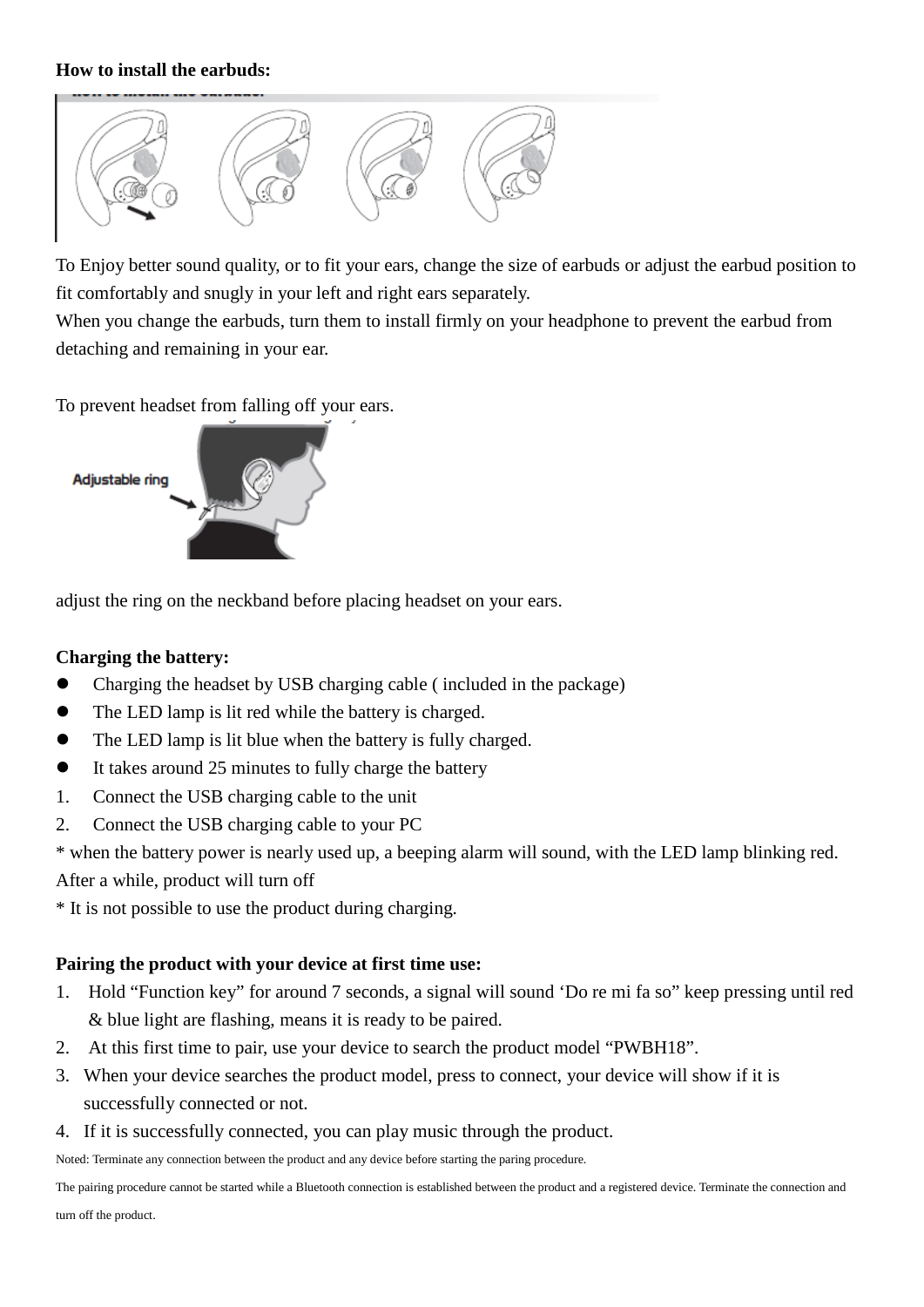## **Up to eight Bluetooth devices can be registered:**

When nine or more devices are registered, the previously registered device will be deleted starting from the oldest, to register new ones. A device that is registered twice or more is identified as one device.

#### **Play music:**

Hold  $+$  to increase the volume. (when at maximum, it will have 'Beep~' sound)

Hold - to decrease the volume. (when at minimum, it will have 'Beep ~' sound)

Press + to restart the current track. Press twice to play previous track.

Press -to play next track.

Press "Function key" to pause/ play the track.

#### **Part 1: Pick up call**

- 1. Press "Function key" to pick up the call.
- 2. Hold  $+$  to increase the volume. (when at maximum, it will have 'Beep~' sound)
- 3. Hold to decrease the volume. (when at minimum, it will have 'Beep ~' sound)
- 4. Press  $+ \&$  -once to have mute function, press  $+ \&$  -once again back to normal

5. Press "Function key" to hang up.

\*\*Note: To avoid / reduce echo, please do not turn the speaker to maximum volume

# **Part 2: Make a call**

- 1. Press "Function key" 2 times quickly to redial the latest call you made.
- 2. Some smartphones have voice command, hold "Function key" once to enter voice command function with your smartphone. For detail, splease refer your smartphone instruction. This performance is different depending on your smartphone setting.
- 3. Press "Function key" to hang up.

## **Part 3 Reject incoming call:**

- 1. Hold "Function key" to reject the call.
- 2. Press "Function key" once again to continue playing music.

#### **Initializing the registration history / resetting the hardware of product:**

When in Off mode, hold "Function key"  $\&$  + together until it sounds a signal with red light.

#### **Caution:**

**Please take full precautions when setting the ringtone volume.**

When this product is paired with a mobile phone, a loud ringtone may give you a shock, which in turn may result in an accident or a heart attack, gradually increase the volume from the minimum to set it appropriately.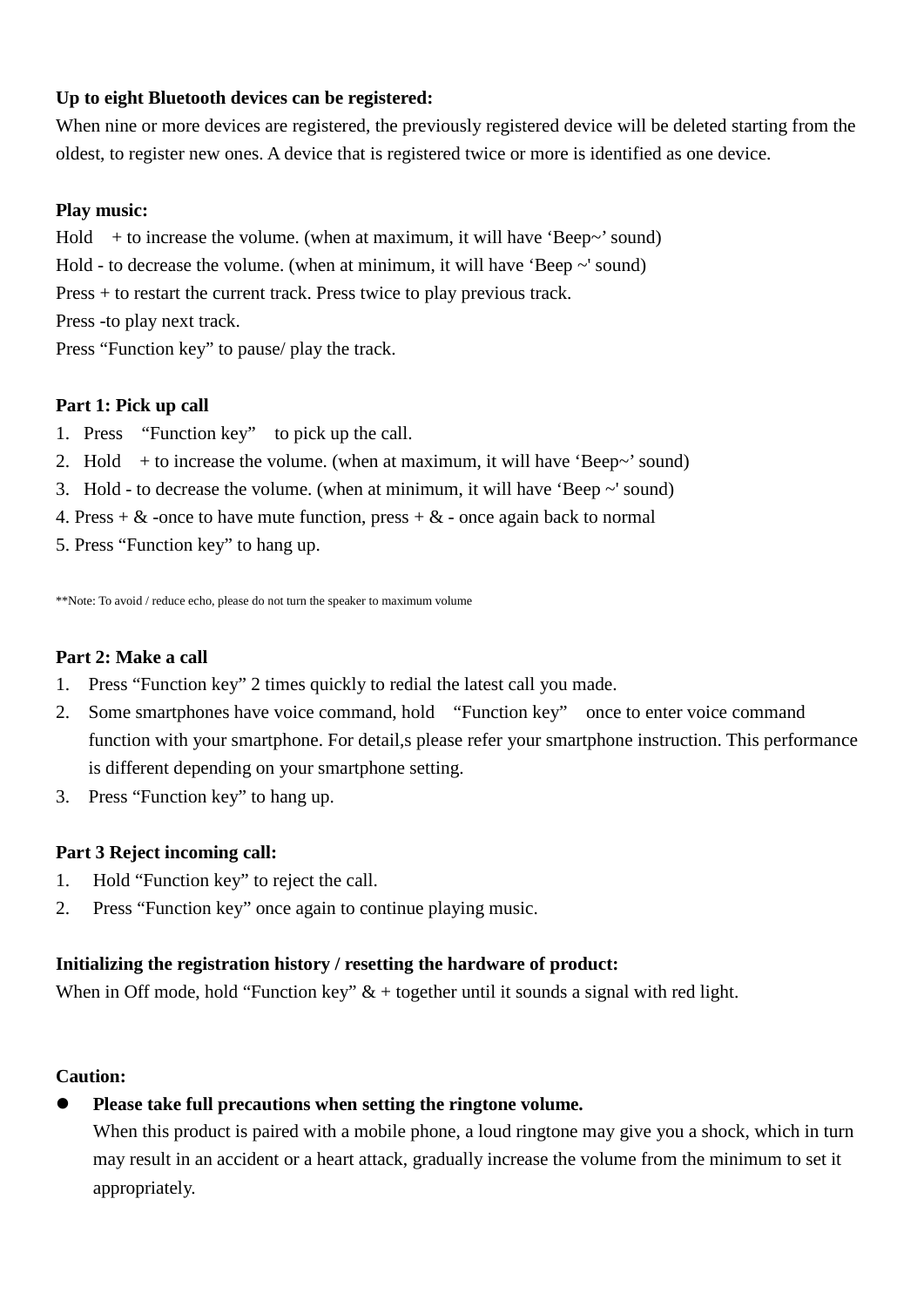- **Do not damage cables that are connected to this product.** Fire and disconnection will result.
- **Never leave this product in a car.**

Leaving this product in a hot car cabin for many hours will result in rupture of the built-in battery, sparking, and other troubles, posing significant danger.

# **Do not leave this product under high temperature conditions.**

This product is a precision electronic device. Avoid using/ keeping this product in a location that is subject to high temperature, high humidity or direct sunlight for many hours. When subject to significant temperature changes in the environment, this product may malfunction due to condensation inside the product.

 **Do not touch the metal parts of this product such as the power supply connectors and the charging cable's connector terminals.**

Static electricity or fouling may cause a malfunction or electric shock.

- **Do not disassemble this product.** Do not repair, modify or disassemble this product on your own, unless operational instructions to the contrary are given in this user's manual, Electric shock, fire, or burns may result.
- **Make sure to close the watertight cap when using this product in a wet or damp environment. Make sure to remove any dust, hair, etc., that is present between the watertight cap and the main unit.**
- **Follow the user's manual instructions of devices (ex. iPhones and mobile phones) to be connected to this product.**

This product can be wirelessly connected to iPhones, mobile phones, etc. The setting procedures and precautions are different depending on the devices to be connected to this product. Care fully ready the user's manual for these devices and observe any precautions.

- **Do not use/keep this product in a wet or damp environment for a long time if you do not use it.** Any liquid entering this product may result in troubles, fire, or electric shock.
- **Do not keep this product within reach of small children.** Unexpected accidents (ex. accidental ingestion) may result.
- **This product is a precision electronic device. Avoid using/keeping this product in an environment that is subject to impact/vibration, strong magnetic forces, static electricity, etc.**
- **Risk of explosion if battery is replaced by an incorrect type. Dispose of used batteries according to the instructions.**